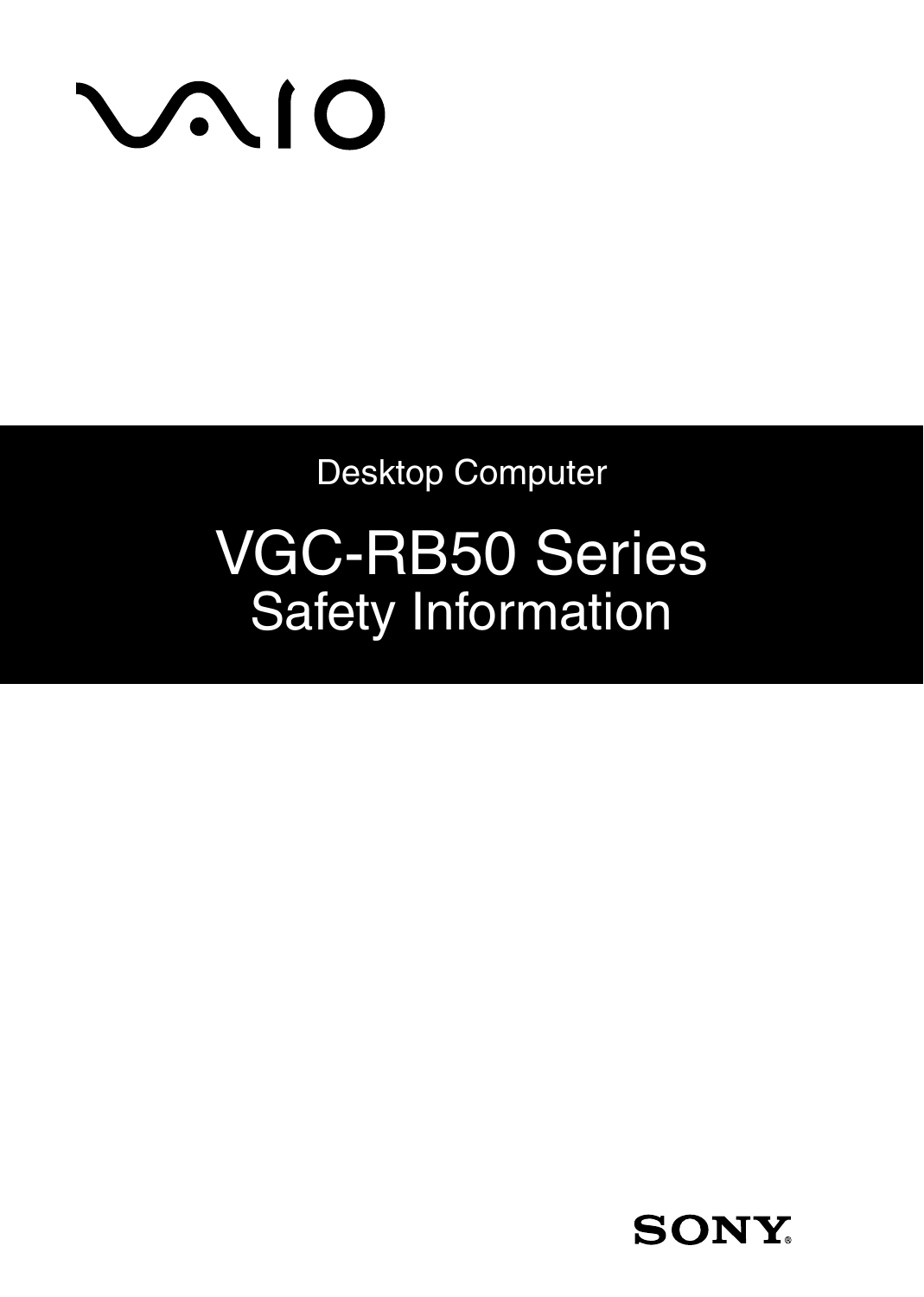#### *Notice*

© 2005 Sony Electronics Inc. Reproduction in whole or in part without written permission is prohibited. All rights reserved. This manual and the software described herein, in whole or in part, may not be reproduced, translated, or reduced to any machine-readable form without prior written approval.

SONY ELECTRONICS INC. PROVIDES NO WARRANTY WITH REGARD TO THIS MANUAL, THE SOFTWARE, OR OTHER INFORMATION CONTAINED HEREIN AND HEREBY EXPRESSLY DISCLAIMS ANY IMPLIED WARRANTIES OF MERCHANTABILITY OR FITNESS FOR ANY PARTICULAR PURPOSE WITH REGARD TO THIS MANUAL, THE SOFTWARE, OR SUCH OTHER INFORMATION. IN NO EVENT SHALL SONY ELECTRONICS INC. BE LIABLE FOR ANY INCIDENTAL, CONSEQUENTIAL, OR SPECIAL DAMAGES, WHETHER BASED ON TORT, CONTRACT, OR OTHERWISE, ARISING OUT OF OR IN CONNECTION WITH THIS MANUAL, THE SOFTWARE, OR OTHER INFORMATION CONTAINED HEREIN OR THE USE THEREOF.

SONY CANNOT WARRANT THAT THE FUNCTIONS DESCRIBED IN THIS GUIDE WILL BE UNINTERRUPTED OR ERROR-FREE. SONY ALSO ASSUMES NO RESPONSIBILITY, AND SHALL NOT<br>BE LIABLE FOR ANY DAMAGES TO, OR VIRUSES THAT MAY INFECT, YOUR COMPUTER<br>EQUIPMENT, OR OTHER PROPERTY ON ACCOUNT OF YOUR ACCESS TO, USE OF, OR ANY DESCRIBED WEB SITE, OR YOUR DOWNLOADING OF ANY MATERIALS, DATA, TEXT, IMAGES, VIDEO, OR AUDIO FROM ANY DESCRIBED WEB SITE. WEB SITE INFORMATION IS OBTAINED FROM VARIOUS SOURCES AND MAY BE INACCURATE. COPIES OF COPYRIGHTED INFORMATION MAY ONLY BE MADE FOR LEGALLY PERMISSIBLE PURPOSES.

Sony Electronics Inc. reserves the right to make any modification to this manual or the information contained herein at any time without notice. The software described herein is governed by the terms of a separate user license agreement.

This product contains software owned by Sony and licensed by third parties. Use of such software is subject to the terms and conditions of license agreements enclosed with this product. Some of the software may not be transported or used outside the United States. Software specifications are subject to change without notice and may not necessarily be identical to current retail versions.

Certain product(s) included with this computer may include features such as copy protection and content management technology. USE OF THE SOFTWARE PRODUCT(S) REQUIRES AGREEMENT TO APPLICABLE END USER AGREEMENTS AND FULL COMPLIANCE WITH APPLICABLE PRODUCT ACTIVATION PROCEDURES. Product activation procedures and privacy policies will be detailed during initial launch of the software product(s), or upon certain reinstallations of the software product(s), or reconfigurations of the computer, and may be completed by Internet or telephone (toll charges may apply).

Updates and additions to software may require an additional charge. Subscriptions to online service providers may require a fee and credit card information. Financial services may require prior arrangements with participating financial institutions.

**Important information for Canadian customers:** Your new VAIO computer includes certain software versions or upgrades, and Internet services or offers that are available to U.S. customers only.

Sony, VAIO, the VAIO logo, VAIO Media, VAIO Media Music Server, VAIO Media Photo Server, VAIO Media Video Server, VAIO Zone, Click to DVD, CLIÉ, DVgate Plus, Handycam, MagicGate, Memory Stick, Memory Stick Duo, the Memory Stick logo, OpenMG, MICROMV, SonicStage, ImageStation, ATRAC3, and i.LINK are trademarks or registered trademarks of Sony.

Intel and Pentium are trademarks or registered trademarks of the Intel Corporation.

Microsoft, Windows, and the Windows logo are trademarks or registered trademarks of the Microsoft Corporation.

PS/2 is a registered trademark of the IBM Corporation.

All other trademarks are trademarks or registered trademarks of their respective owners.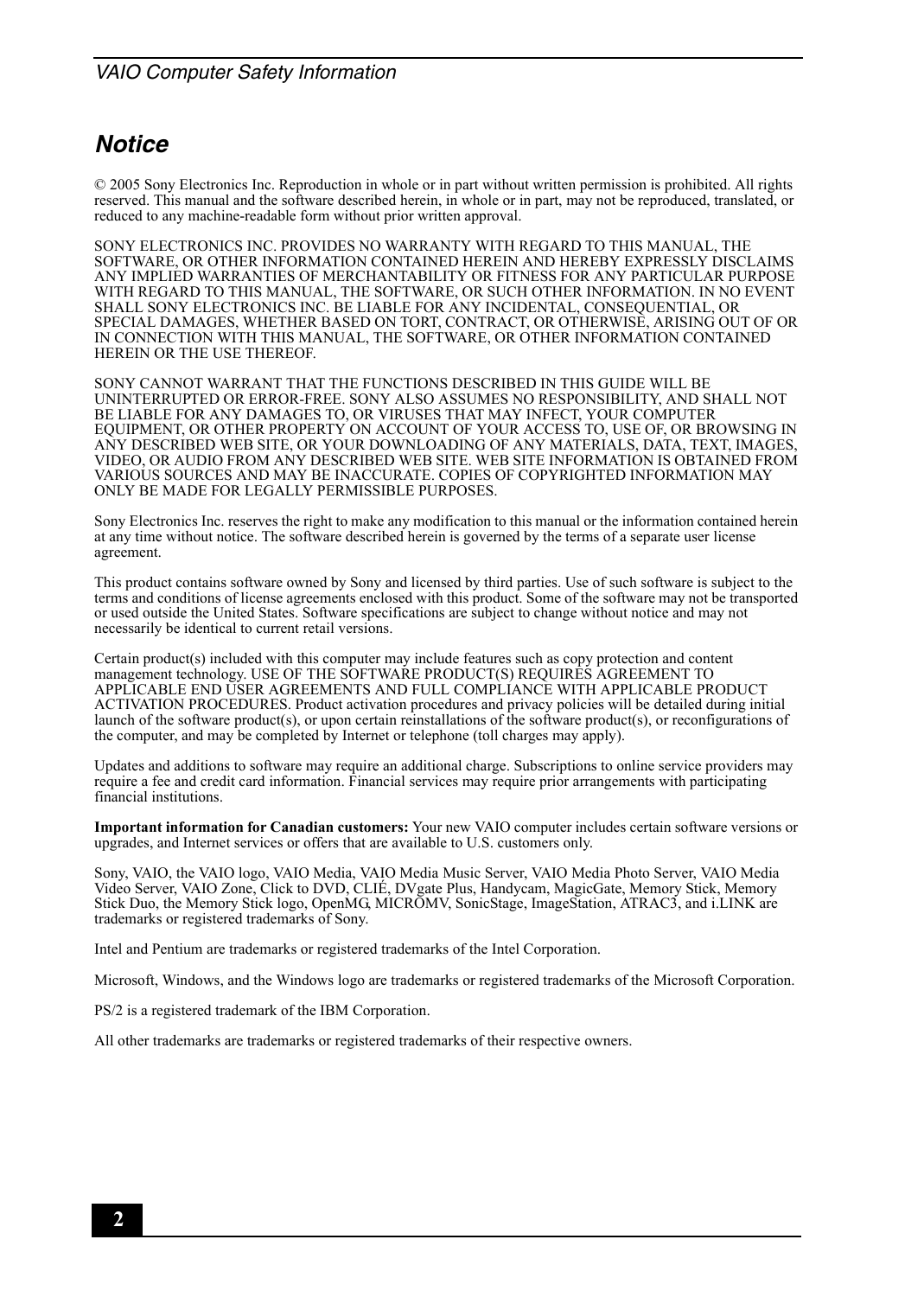

As an ENERGY STAR® Partner, Sony Corporation has determined that this product meets the ENERGY STAR® guidelines for energy efficiency.

The International ENERGY STAR® Office Equipment Program is an international program that promotes energy saving through the use of computers and other office equipment. The program backs the development and dissemination of products with functions that effectively reduce energy consumption. It is an open system in which business proprietors can participate voluntarily. The targeted products are office equipment such as computers, displays, printers, facsimiles and copiers. Their standards and logos are uniform among participating nations. ENERGY STAR is a U.S. registered trademark of the Environmental Protection Agency.

## *Owner's Record*

The model number and serial number are located on the back panel of your Sony VAIO® computer. Record the model and serial number in the space provided here, and keep in a secure location. Refer to the model and serial numbers when you call your Sony Service Center.

| Model Number:  |  |
|----------------|--|
| Serial Number: |  |

## *Safety Information and Caution*

Your computer's installed optical drives may vary, depending on the system configuration you have purchased. See the online specifications sheet for details on your installed optical drives. For questions regarding your product or for the Sony Service Center nearest you, visit the Sony online support Web site at http://www.sony.com/pcsupport.

**For customers in the United States:**

This product contains mercury. Disposal of this product may be regulated if sold in the United States. For disposal or recycling information, please contact your local authorities or the Electronics Industries Alliance at http://www.eiae.org.

|  |  | Keyboard Properties: VGP-WKB2 (This keyboard is not supplied with all VAIO® computer models) |  |
|--|--|----------------------------------------------------------------------------------------------|--|
|  |  |                                                                                              |  |

| Carrier frequency | 27.095 - 27.145MHz                                                                     |  |  |
|-------------------|----------------------------------------------------------------------------------------|--|--|
| Output power      | Less than $1.800$ nW                                                                   |  |  |
|                   | Mouse Properties: PCVA-MS2 (This mouse is not supplied with all VAIO® computer models) |  |  |
| Carrier frequency | 27.045 MHz                                                                             |  |  |
| Output power      | Less than $100 \text{ nW}$                                                             |  |  |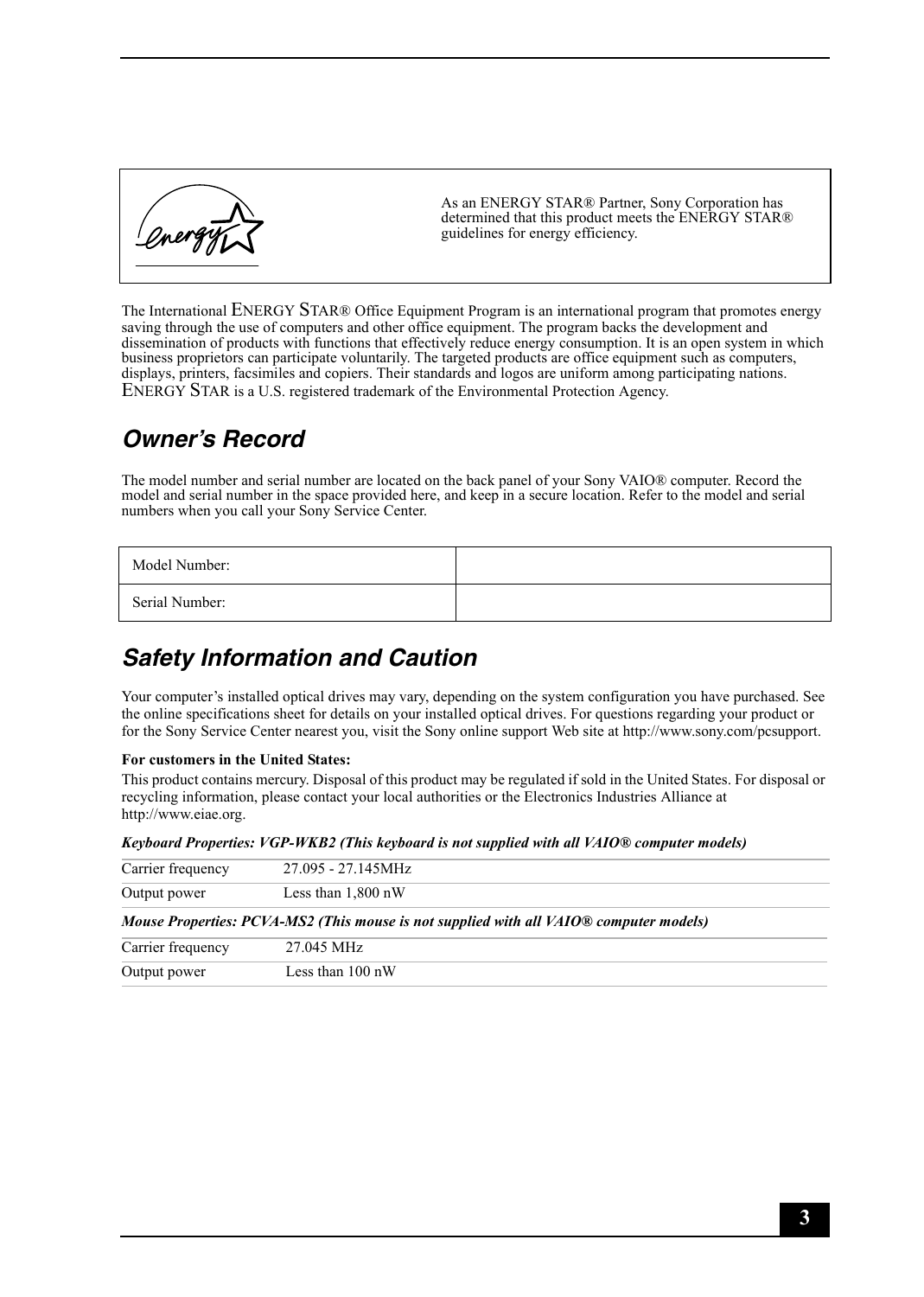#### *VAIO Computer Safety Information*

- ❑ To reduce the risk of fire or electric shock, do not expose your desktop to rain or moisture.
- □ To avoid electrical shock, do not open the cabinet. Refer servicing to qualified personnel only.
- ❑ Never install modem or telephone wiring during a lightning storm.
- ❑ Never install telephone jacks in wet locations unless the jack is specifically designed for wet locations.
- ❑ Never touch uninsulated telephone wire or terminals unless the telephone line has been disconnected at the network interface.
- ❑ Use caution when installing or modifying telephone lines.
- ❑ Avoid using the modem during an electrical storm.
- □ Do not use the modem or a telephone to report a gas leak in the vicinity of the leak.
- ❑ The socket outlet shall be installed near the equipment and shall be easily accessible.

**To change the backup battery, please contact your nearest Sony Service Center.**

**Caution—The use of optical instruments with this product will increase eye hazard. As the laser beam used in this product is harmful to the eyes, do not attempt to disassemble the drive cabinet. Refer servicing to qualified personnel only.**

**Danger—Visible and invisible laser radiation when open. Avoid direct exposure to beam.**

**For DVD±RW/DVD-ROM: Danger—Visible and invisible laser radiation when open. Avoid direct exposure to beam.**

∕!∖

/!\

 $\setminus$ 

**For CD-RW/CD-ROM: Danger—Invisible laser radiation when open. Avoid direct exposure to beam.**

**Caution—For ADSL and V.90 modem models; to reduce the risk of fire, use only No. 26 AWG or larger telecommunication line cord.**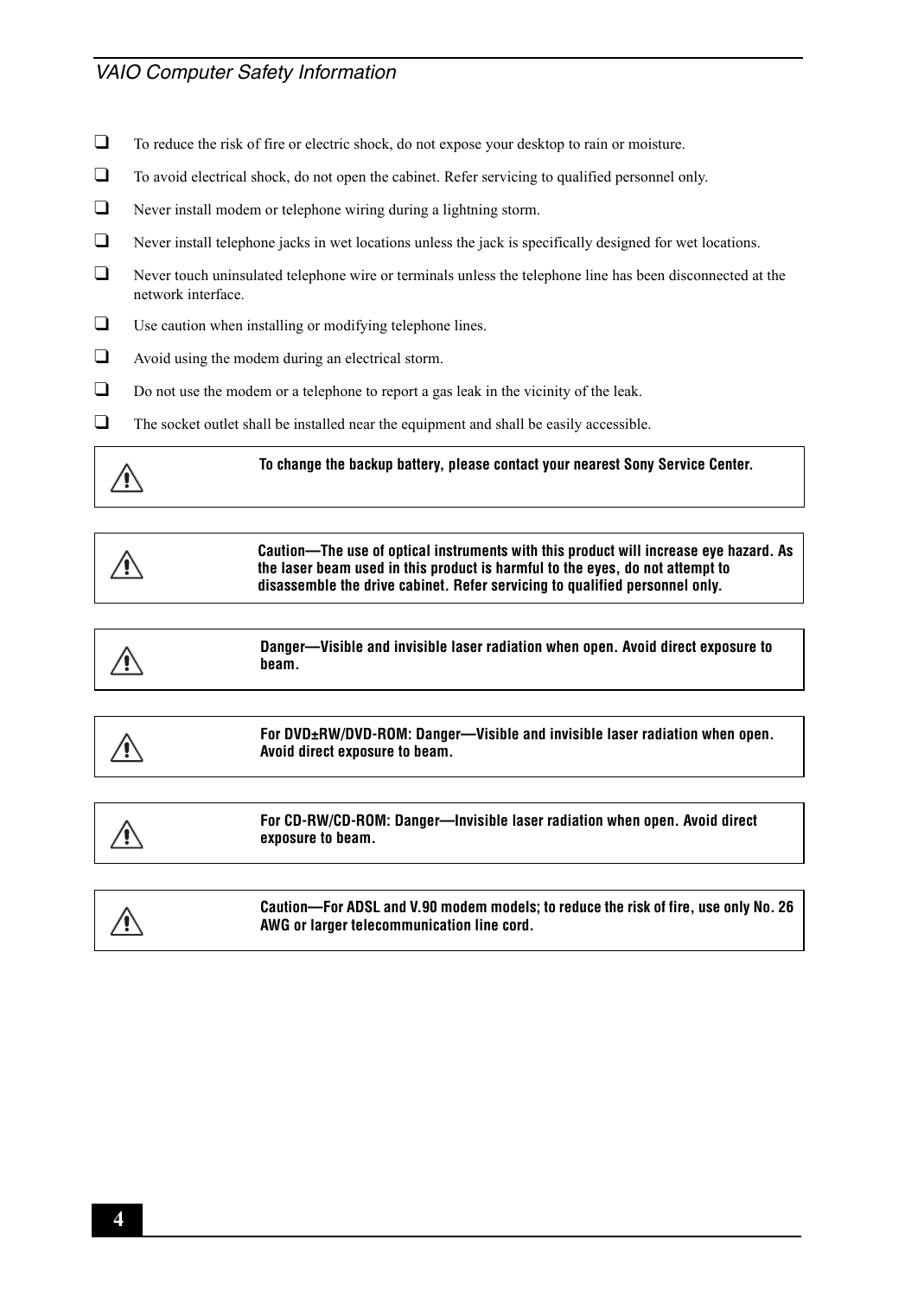- ❑ Pour réduire tout risque d'incendie ou d'électrocution, garder cet appareil à l'abri de la pluie et de l'humidité.
- ❑ Pour réduire tout risque d'électrocution, ne pas ouvrir le châssis de cet appareil et ne confier son entretien qu'à une personne qualifiée.
- ❑ Ne jamais effectuer l'installation de fil modem ou téléphone durant un orage électrique.
- ❑ Ne jamais effectuer l'installation d'une prise téléphonique dans un endroit mouillé à moins que la prise soit conçue à cet effet.
- ❑ Ne jamais toucher un fil téléphonique à découvert ou un terminal à moins que la ligne téléphonique n'ait été débranche de l'interface réseau.
- ❑ Soyez très prudent lorsque vous installez ou modifiez les lignes téléphoniques.
- ❑ Évitez d'utiliser le modem durant un orage électrique.
- ❑ N'utilisez pas le modem ni le téléphone pour prévenir d'une fuite de gaz si vous êtes près de la fuite.
- ❑ L'appareil doit être le plus près possible d'une prise murale pour en faciliter l'accès.



**Pour changer la pile de rechange, veuillez contacter votre centre de service Sony le plus près.**

4

**Avertissement: L'utilisation d'instruments optiques avec ce produit augmente les risques pour les yeux. Puisque le faisceau laser utilisé dans ce produit est dommageable pour les yeux, ne tentez pas de désassembler le boîtier. Adressez-vous à un agent de service qualifié.**

∕!\

**Danger: Radiation laser visible et invisible si ouvert. Évitez l'exposition directe au faisceau.**

**Pour les DVD±RW/DVD-ROM: Danger—Radiation laser visible et invisible si ouvert. Évitez l'exposition directe au faisceau.**



**Attention: Pour ADSL et V.90 modele modem; afin de réduire les risques d'incendie, n'utilisez qu'un cordon de communication N0. 26 AWG ou plus gros.**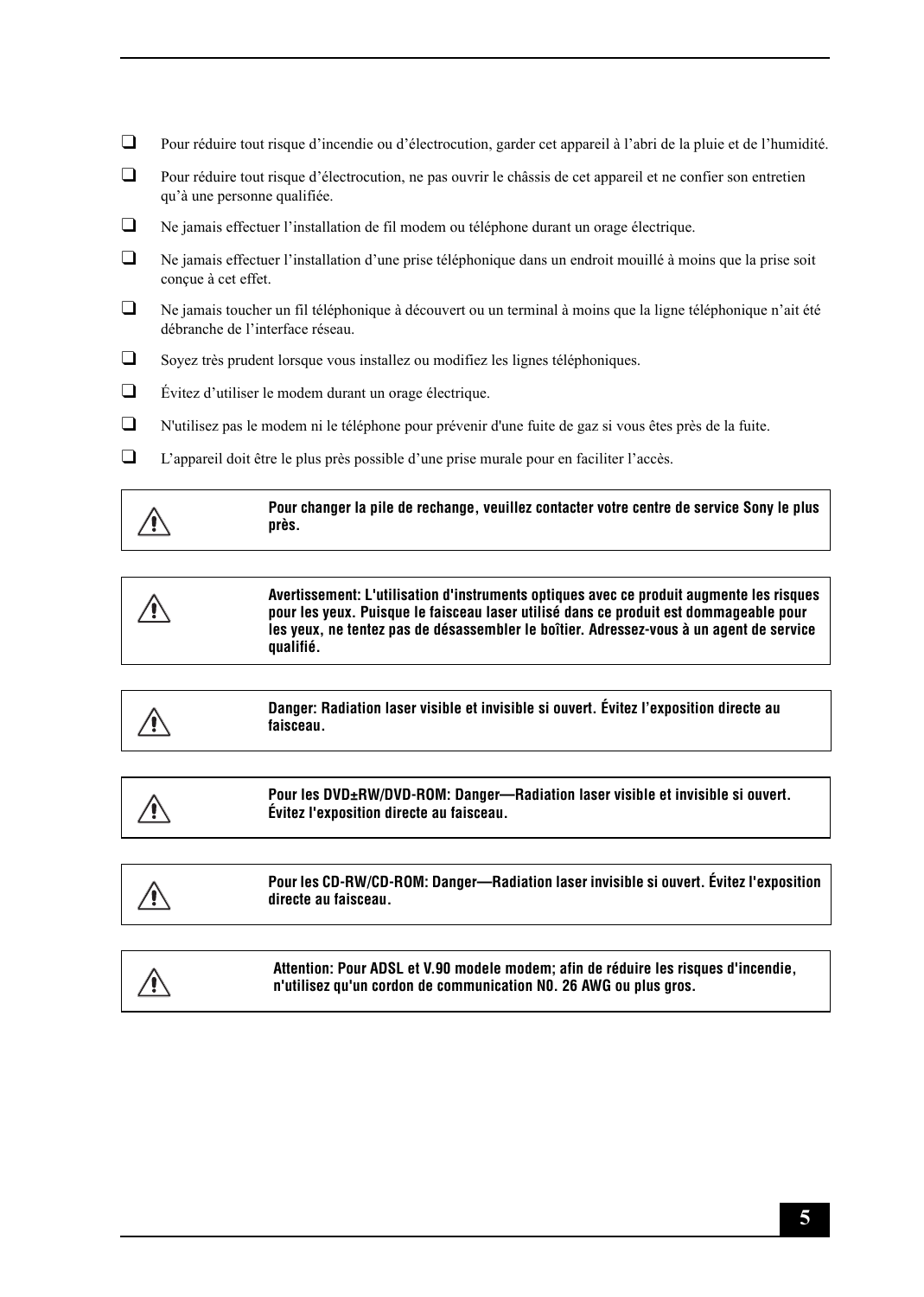#### *VAIO Computer Safety Information*

## *Regulatory Information*

If you have questions about this product, write to Sony Customer Information Service Center at 12451 Gateway Blvd., Ft. Myers, FL 33913, USA, or visit Sony Customer Service on the Sony Online Support Web site at http://www.sony.com/pcsupport.

| <b>Declaration of Conformity</b>                                                                                  |                                                    |  |  |
|-------------------------------------------------------------------------------------------------------------------|----------------------------------------------------|--|--|
| Trade Name:                                                                                                       | <b>SONY</b>                                        |  |  |
| Model No.:                                                                                                        | PCV-C41L<br>PCV-C42L                               |  |  |
| Responsible Party:                                                                                                | Sony Electronics Inc.                              |  |  |
| Address:                                                                                                          | 16450 W. Bernardo Drive<br>San Diego, CA 92127 USA |  |  |
| Telephone:                                                                                                        | 858-942-2230                                       |  |  |
| This phone number is for FCC-related matters only.                                                                |                                                    |  |  |
| This device complies with Part 15 of the FCC rules. Operation is subject to the following two conditions:         |                                                    |  |  |
| (1) This device may not cause harmful interference, and                                                           |                                                    |  |  |
| (2) this device must accept any interference received, including interference that may cause undesired operation. |                                                    |  |  |

#### **Model No.: PCVA-IMB5A (For models equipped with TV and personal video recording features)**

This device complies with Part 15 of the FCC rules. Operation is subject to the following two conditions:

(1) This device may not cause harmful interference, and

(2) this device must accept any interference received, including interference that may cause undesired operation.

#### **Model No.: VGP-WKB2 (wireless keyboard), and PCVA-MS2 (wireless mouse)**

These devices comply with Part15 of the FCC Rules. Operation is subject to the following two conditions:

(1) This device may not cause harmful interference, and

(2) this device must accept any interference received, including interference that may cause undesired operation of the device.

This equipment has been tested and found to comply with the limits for a Class B digital device, pursuant to Part 15 of the FCC Rules. These limits are designed to provide reasonable protection against harmful interference in a residential installation. This equipment generates, uses, and can radiate radio frequency energy and, if not installed and used in accordance with the instructions, may cause harmful interference to radio communications. However, there is no guarantee that interference will not occur in a particular installation. If this equipment does cause harmful interference to radio or television reception, which can be determined by turning the equipment off and on, the user is encouraged to try to correct the interference by one or more of the following measures: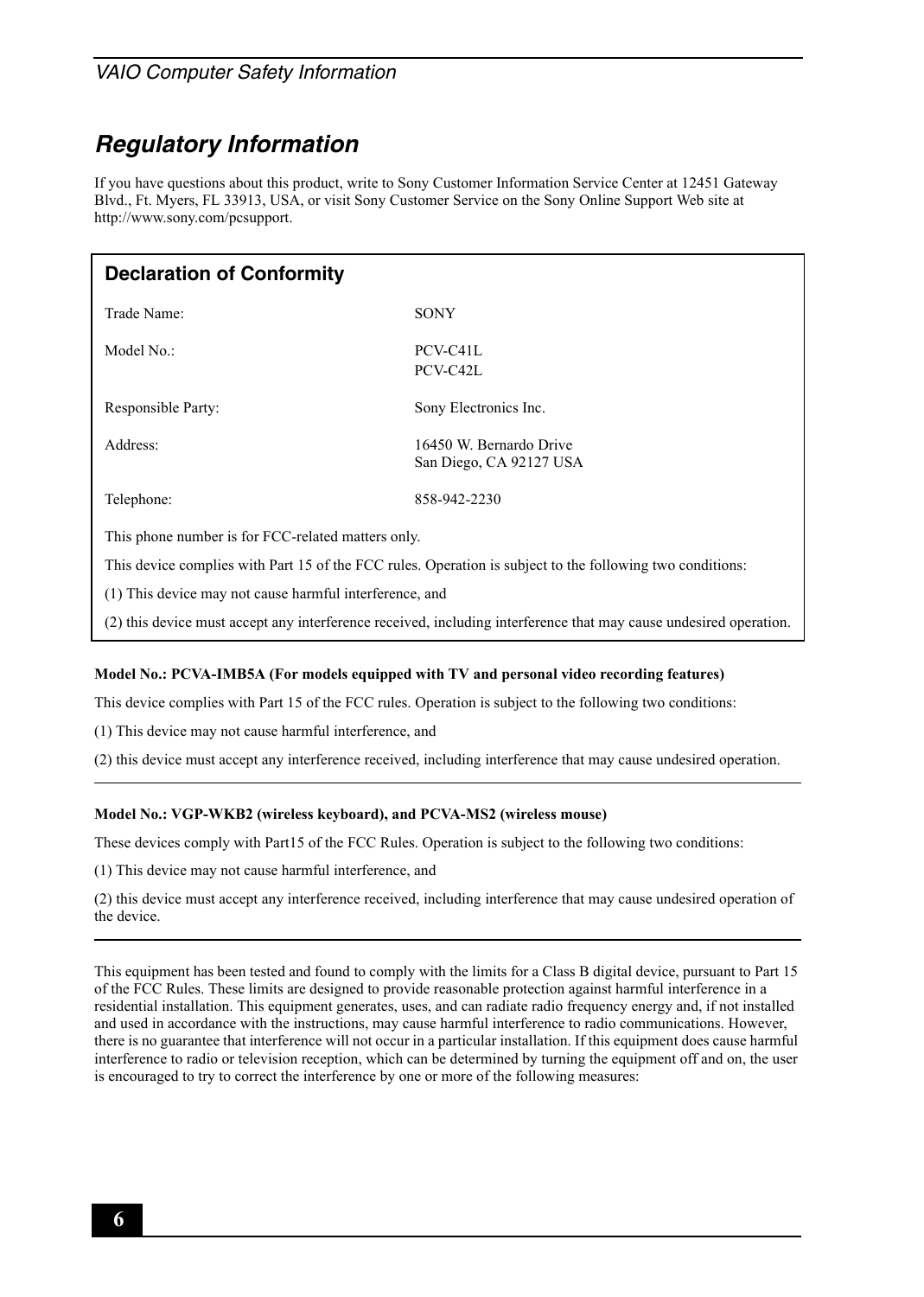- ❑ Reorient or relocate the receiving antenna.
- □ Increase the separation between the equipment and the receiver.
- □ Connect the equipment into an outlet on a circuit different from that to which the receiver is connected.
- ❑ Consult the dealer or an experienced radio/TV technician for help.

You are cautioned that any changes or modifications not expressly approved in this manual could void your authority to operate this equipment.

Only peripherals (computer input/output devices, terminals, printers, etc.) that comply with FCC Class B limits may be attached to this computer product. Operation with noncompliant peripherals is likely to result in interference to radio and television reception.

All cables used to connect peripherals must be shielded and grounded. Operation with cables, connected to peripherals, that are not shielded and grounded, may result in interference to radio and television reception.

# *FCC Part 68*

This equipment complies with Part 68 of the FCC rules and the requirements adopted by the ACTA. On the modem card is a label that contains, among other information, a product identifier in the format US:AAAEQ##TXXXX. If requested, this number must be provided to the telephone company.

This modem uses the USOC RJ-11 telephone jack.

A telephone plug and jack used to connect this equipment to the premises wiring and telephone network must comply with the applicable FCC Part 68 rules and requirements adopted by the ACTA. The REN is used to determine the quantity of devices which may be connected to the telephone line.

Excessive RENs on the telephone line may result in the devices not ringing in response to an incoming call. In most, but not all areas, the sum of the RENs should not exceed five (5.0). To be certain of the number of devices that may be connected to the line, as determined by the total RENs, contact the telephone company. For products approved after July 23, 2001, the REN for this product is part of the product identifier that has the format US:AAAEQ##TXXXX. The digits represented by ## are the REN without a decimal point (e.g. 03 is a REN of 0.3). For earlier products, the REN is separately shown on the label.

If this equipment causes harm to the telephone network, the telephone company will notify you in advance that temporary discontinuance of service may be required. But if advance notice is not practical, the telephone company will notify the customer as soon as possible. Also, you will be advised of your right to file a complaint with the FCC if you believe it is necessary.

The telephone company may make changes in its facilities, equipment, operations or procedures that could affect the operations of the equipment. If this happens, the telephone company will provide advance notice in order for you to make the necessary modifications in order to maintain uninterrupted service.

If trouble is experienced with this equipment, for repair or warranty information, please contact the Sony Customer Information Service Center at 1-888-4-SONY-PC (1-888-476-6972), or write to the Sony Customer Information Center, 12451 Gateway Blvd., Fort Myers, FL 33913, USA, or find Sony Customer Service on the Web at http://www.sony.com/pcsupport. If this equipment is causing harm to the telephone network, the telephone company may request that you disconnect the equipment from the network until the problem is resolved.

Repair of this equipment should be made only by a Sony Service Center or Sony authorized agent. For the Sony Service Center nearest you, call 1-888-4-SONY-PC (1-888-476-6972), or visit the Sony Online Support Web site at http://www.sony.com/pcsupport.

Connection to Party Line Service is subject to state tariffs. Contact the state public utility commission, public service commission, or corporation commission for information.

If your home has specially wired alarm equipment connected to the telephone line, ensure the installation of this equipment does not disable your alarm equipment. If you have questions about what will disable alarm equipment, consult your telephone company or a qualified installer.

Please use a surge arrestor against electrical surges.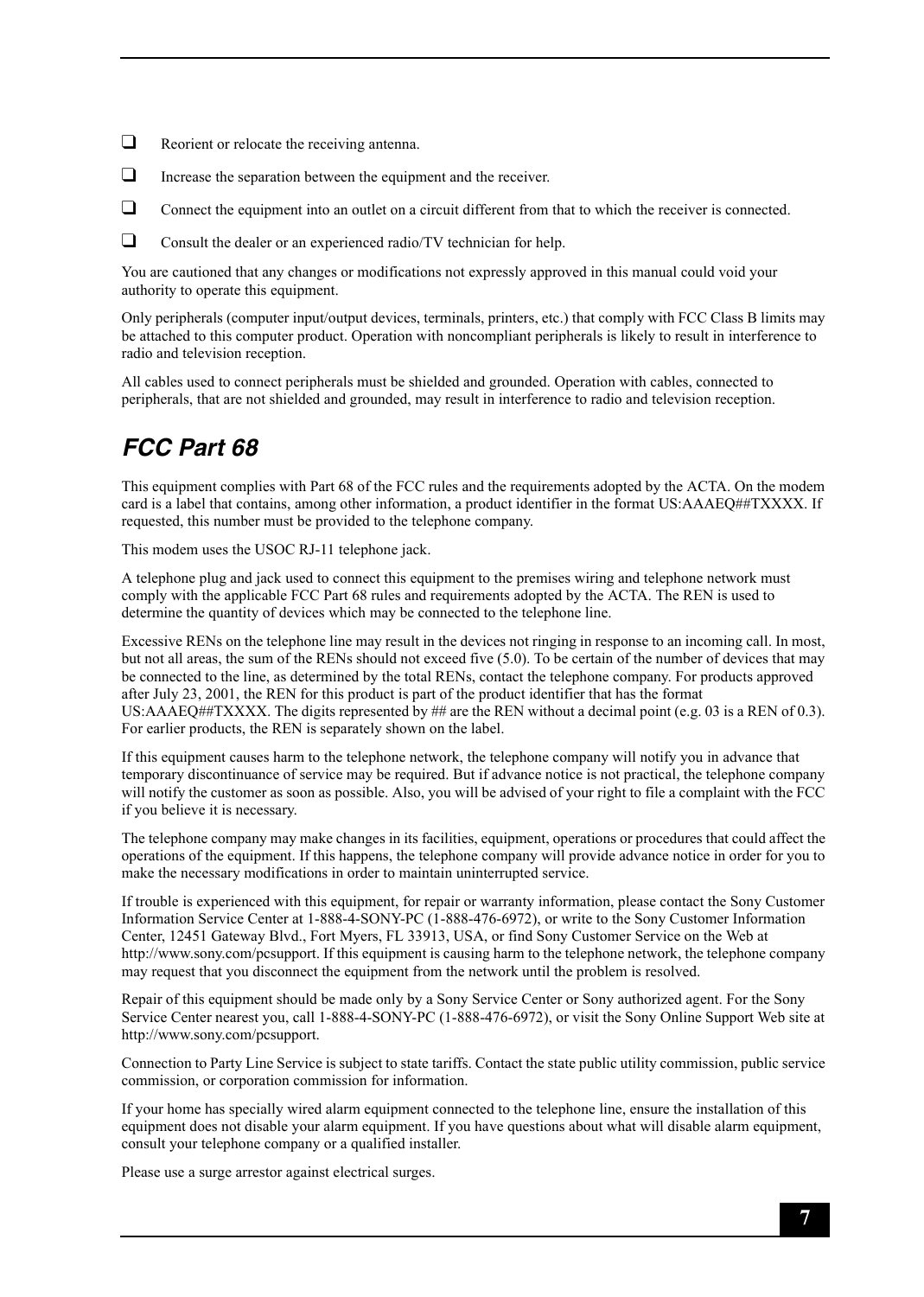# *Telephone Consumer Protection Act of 1991 (United States)*

The Telephone Consumer Protection Act of 1991 makes it unlawful for any person to use a computer or other electronic device, including FAX machines, to send any message unless such message clearly contains, in a margin at the top or bottom of each transmitted page or on the first page of the transmission, the date and time it is sent and an identification of the business, other entity, or individual sending the message, and the telephone number of the sending machine or such business, other entity, or individual. (The telephone number provided may not be a 900 number or any other number for which charges exceed local or long distance transmission charges.)

In order to program this information into your facsimile machine, see your fax software documentation.

# *Telephone Consumer Guidelines (Canada)*

Please refer to your telephone directory under 'Privacy Issues' and/or 'Terms of Service.' For more detailed information, please contact:

#### **CRTC Terrasses de la Chaudière Tour centrale 1 promenade du Portage 5 étage Hull PQ K1A 0N2.**

This Class B digital apparatus complies with Canadian ICES-003.

Cet appareil numérique de la classe B est conforme à la norme NMB-003 du Canada.

**Model No.: PCVA-IMB5A (For models equipped with TV and personal video recording features)**

Supplementary Television Broadcasting Receiving Apparatus - Appareils supplémentaires de réception de télévision, Canada.

## *Disposal of Lithium Battery*

You can return your unwanted lithium batteries to your nearest Sony Service Center or Factory Service Center.

 $\triangle$  In some areas the disposal of lithium batteries in household or business trash may be prohibited.

For the Sony Service Center nearest you, call 1-888-476-6972 in the United States or 1-800-961-7669 in Canada.

| Do not handle damaged or leaking lithium batteries. In some areas, the disposal of<br>lithium batteries in household or business trash may be prohibited.                                                                     |
|-------------------------------------------------------------------------------------------------------------------------------------------------------------------------------------------------------------------------------|
| Danger of explosion if battery is incorrectly replaced. Replace only with the same or<br>equivalent type recommended by the manufacturer. Discard used batteries according to<br>the manufacturer's instructions.             |
| The battery pack used in this device may present a fire or chemical burn hazard if<br>mistreated. Do not disassemble, heat above 212° F (100°C), or incinerate. Dispose of<br>used battery promptly. Keep away from children. |
|                                                                                                                                                                                                                               |

**Ne pas manipuler les batteries au lithium qui fuient ou sont endommagées.**

**Une batterie non conforme présente un danger d'explosion. La remplacer seulement par une batterie identique ou de type équivalent recommandé par le fabricant. Évacuer les batteries usées selon les directives du fabricant.**

**La manutention incorrecte du module de batterie de cet appareil présente un risque d'incendie ou de brûlures chimiques. Ne pas démonter, incinérer ou exposer à une température de plus de 100°C. Évacuer promptement la batterie usée. Garder hors de portée des enfants.**

/!\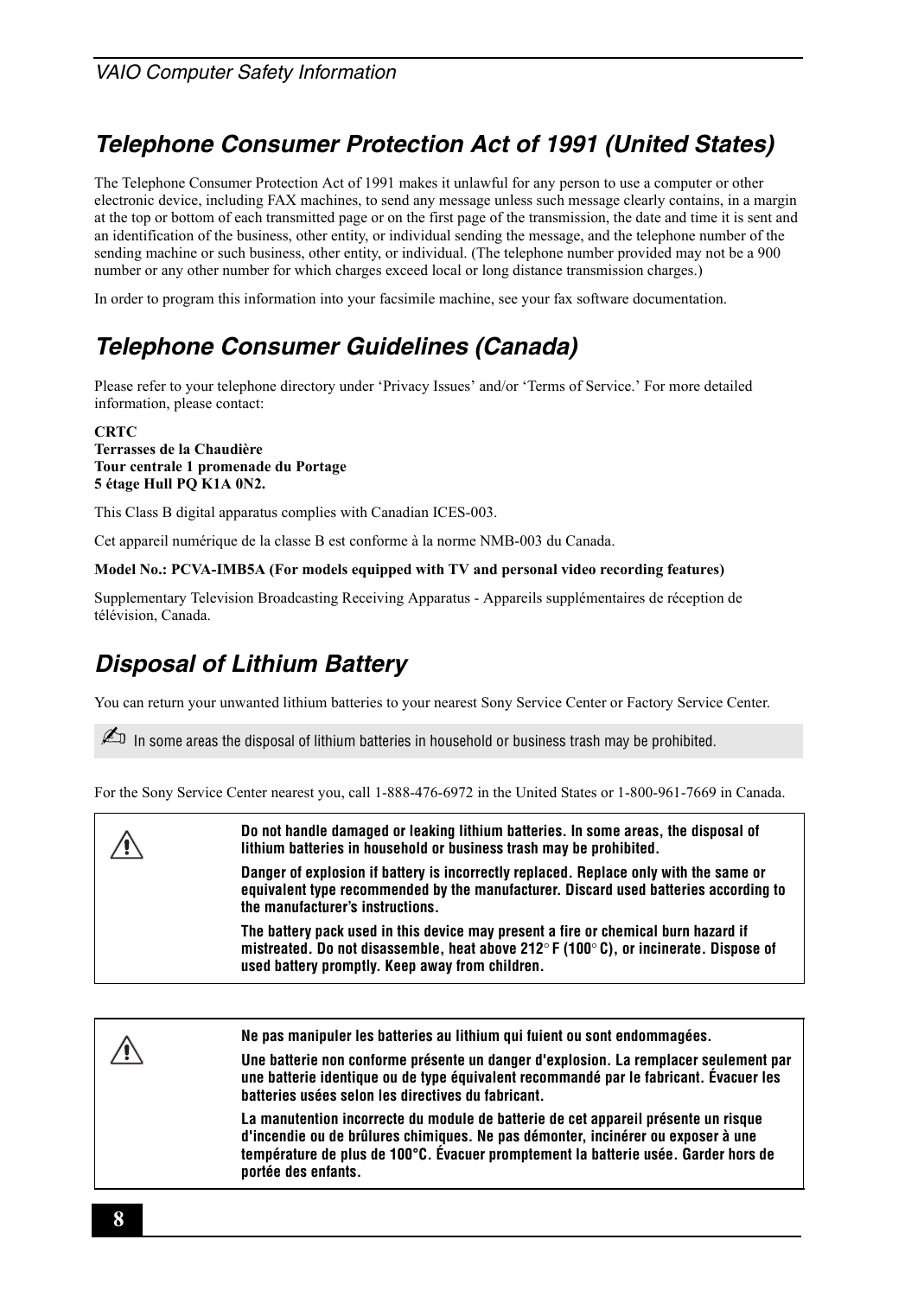## *IC RSS-210 (Canada) For wireless products only (not supplied with all VAIO® computer models)*

Operation is subject to the following two conditions: (1) This device may not cause harmful interference, and (2) this device must accept any interference received, including interference that may cause undesired operation of the device.

L'utilisation de ce dispositif est autorisée seulement aux conditions suivantes: (1) Il ne doit pas produire de brouillage, et (2) l'utilisateur doit être prêt à accepter tout brouillage radioélectrique reçu, même si celui-ci est susceptible de compromettre le fonctionnement du dispositif.

# *Industry Canada Notice*

This equipment meets the applicable Industry Canada technical specifications.

The Ringer Equivalence Number (REN) is an indication of the maximum number of devices allowed to be connected to a telephone interface. The termination on an interface may consist of any combination of devices subject only to the requirement that the sum of the RENs of all the devices does not exceed 5.

# *Avis de L'Industrie Canada*

Le presént matériel est conforme aux spécifications techniques applicables d'Industrie Canada.

L'indice d'équivalence de la sonnerie (IES) sert à indiquer le nombre maximal de terminaux qui peuvent être raccordés à une interface téléphonique. La terminaison d'une interface peut consister en une combinaison quelconque de dispositifs, à la seule condition que la somme d'indices d'équivalence de la sonnerie de tous les dispositifs n'excède pas 5.

## *Macrovision license*

This product incorporates copyright protection technology that is protected by U.S. patents and other intellectual property rights. Use of this copyright protection technology must be authorized by Macrovision, and is intended for home and other limited viewing uses only unless otherwise authorized by Macrovision. Reverse engineering or disassembly is prohibited.

# *Licence Macrovision*

Ce produit intègre une technologie de protection de la loi sur le droits de propriéte intellectuelle couverts par la législation américaine. L'utilisation de cette technologie doit être autorisée par Macrovision. Elle est uniquement destinée à un usage privé et à d'autres fins de visualisation limitée, sauf autorisation contraire de la part de Macrovision. Tout désossage ou désassemblage est formellement interdit.